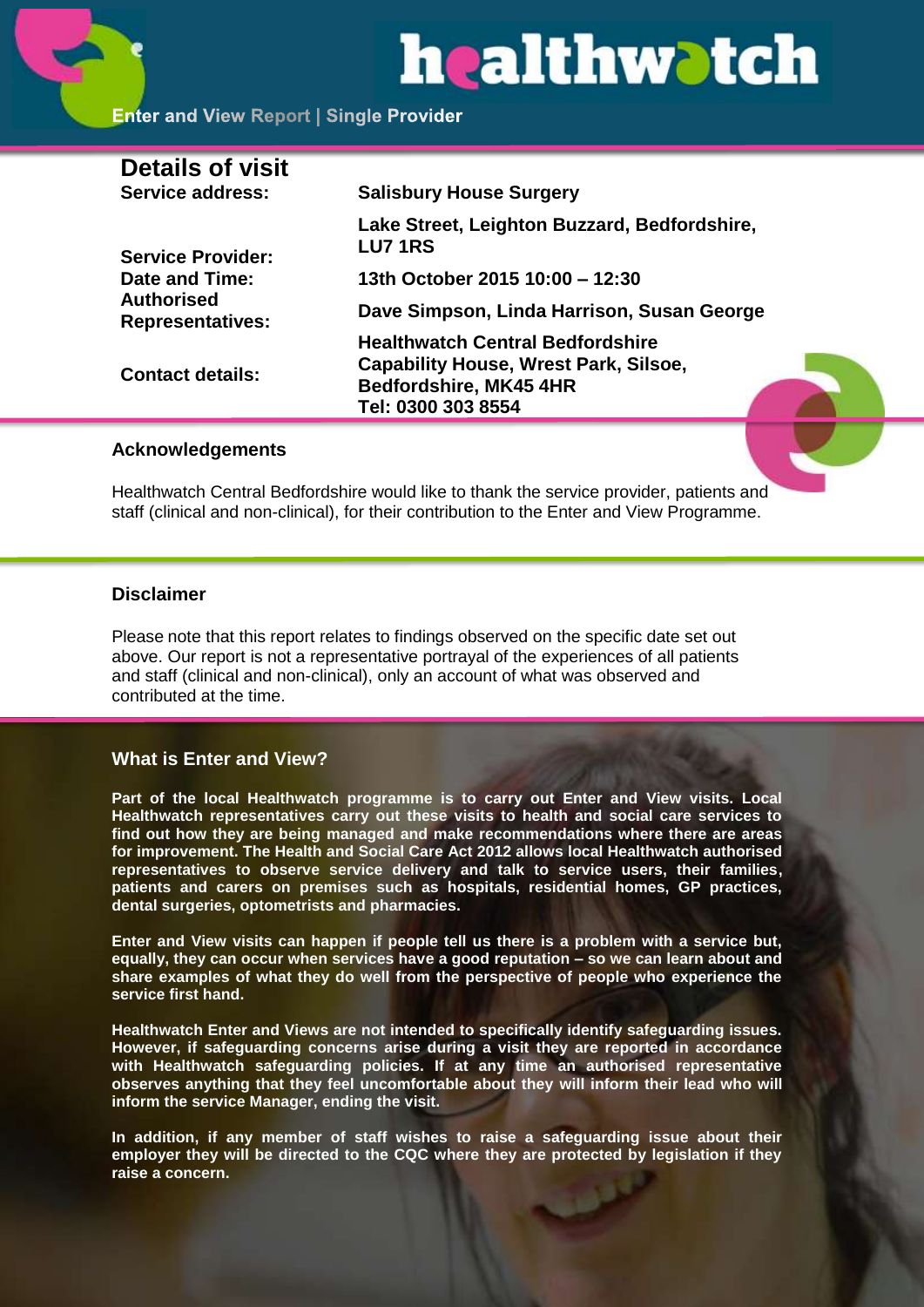### **Purpose of the visit**

- $\triangleright$  To engage with patients of GP Practices and understand how dignity is being respected;
- $\triangleright$  Identify examples of good working practice;
- $\triangleright$  Observe patients engaging with staff (clinical and non-clinical), and their surroundings.

#### **Strategic drivers**

- Care Quality Commission dignity and wellbeing strategy.
- GP Surgeries are a Local Healthwatch priority.

#### **Methodology**

This was an announced Enter and View Visit carried out at Salisbury House Surgery.

A letter and posters announcing Healthwatch Central Bedfordshire's (HWCB) visit were previously sent to the Practice. A questionnaire was also sent to the Practice Manager to complete prior to the visit.

Healthwatch Central Bedfordshire delivered copies of a questionnaire for patients to complete, together with a 'response box', to post their completed questionnaires prior to HWCB's visit. The purpose was to minimise disruption and inconvenience to patients during the visit. As an example of good practice HWCB includes this procedure in all our visits.

Healthwatch Central Bedfordshire representatives met with the Practice Manager who informed them about the Practice, how it was managed, its staff, catchment area and patients. This was in addition to speaking to patients in the waiting area. Representatives also undertook a tour of the premises to observe accessibility, including disabled access, the availability of patient information and condition of the building.

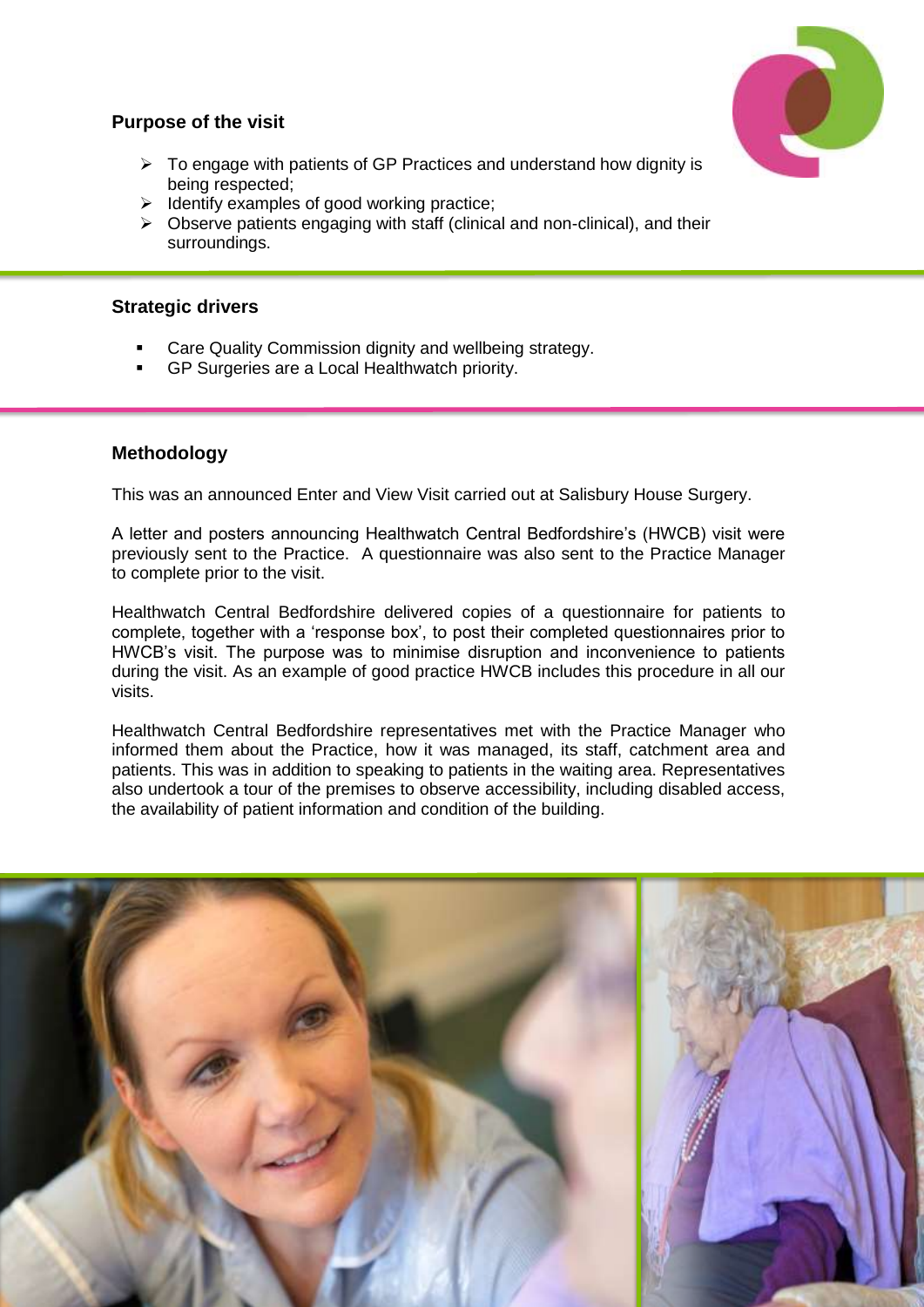#### **Summary of findings**

Salisbury House Surgery is situated on Lake Street close to the centre of Leighton Buzzard. It is a three-storey building which was opened in 1986 and is part-owned by three of the partners, and part sub-let. Entry is gained through push-assisted automatic doors, which are wheelchair accessible.

Healthwatch Central Bedfordshire's representatives were made very welcome by the Practice Manager, her Deputy and all of their staff, who assisted the team as much as possible throughout the visit. The overall impression gained is of a well-run Practice with the interests of its patients very much to the fore.

HWCB representatives were also impressed by the very large number of HWCB Patient Questionnaires which were completed and would like to thank the reception staff at the Practice for encouraging patients to fill in the questionnaire.

#### **Results of visit**

#### **Staff**

The Practice has the following members of staff:

- Six GPs (four are Partners) including one long-term locum GP
- **Four male GPs and two Female GPs;**
- Six Practice Nurses;
- **Two Healthcare Assistants (HCA);**
- One Practice Manager and one deputy Practice Manager;
- Ten reception staff;

#### **Specialist Services provided:**

- **•** Phlebotomv
- **Diabetes**
- **Anti-Coagulation**
- Antenatal<br>Baby Clini
- Baby Clinic
- Child immunisation
- **Flu Immunisation**
- **Heart Conditions**
- **Long Term Conditions**
- Respiratory
- Well Person Checks
- **Travel Clinic**
- **Sexual Health**

The Surgery also hosts the locality MSK and Dermatology Hubs.

#### **Surgery Hours**

| Monday    | $08:00 - 18:30$                                                |
|-----------|----------------------------------------------------------------|
| Tuesday   | $08:00 - 18:30$                                                |
| Wednesday | $08:00 - 18:30$                                                |
| Thursday  | $08:00 - 18:30^{*}$ (extended to 20:00 3 times per month)      |
| Friday    | $07:00 - 18:30*$                                               |
| Saturday  | $08:30 - 12:30$ *on the 3 <sup>rd</sup> Saturday of the month. |
| Sunday    | Closed                                                         |
|           |                                                                |

Extended hours\* are for pre-bookable appointments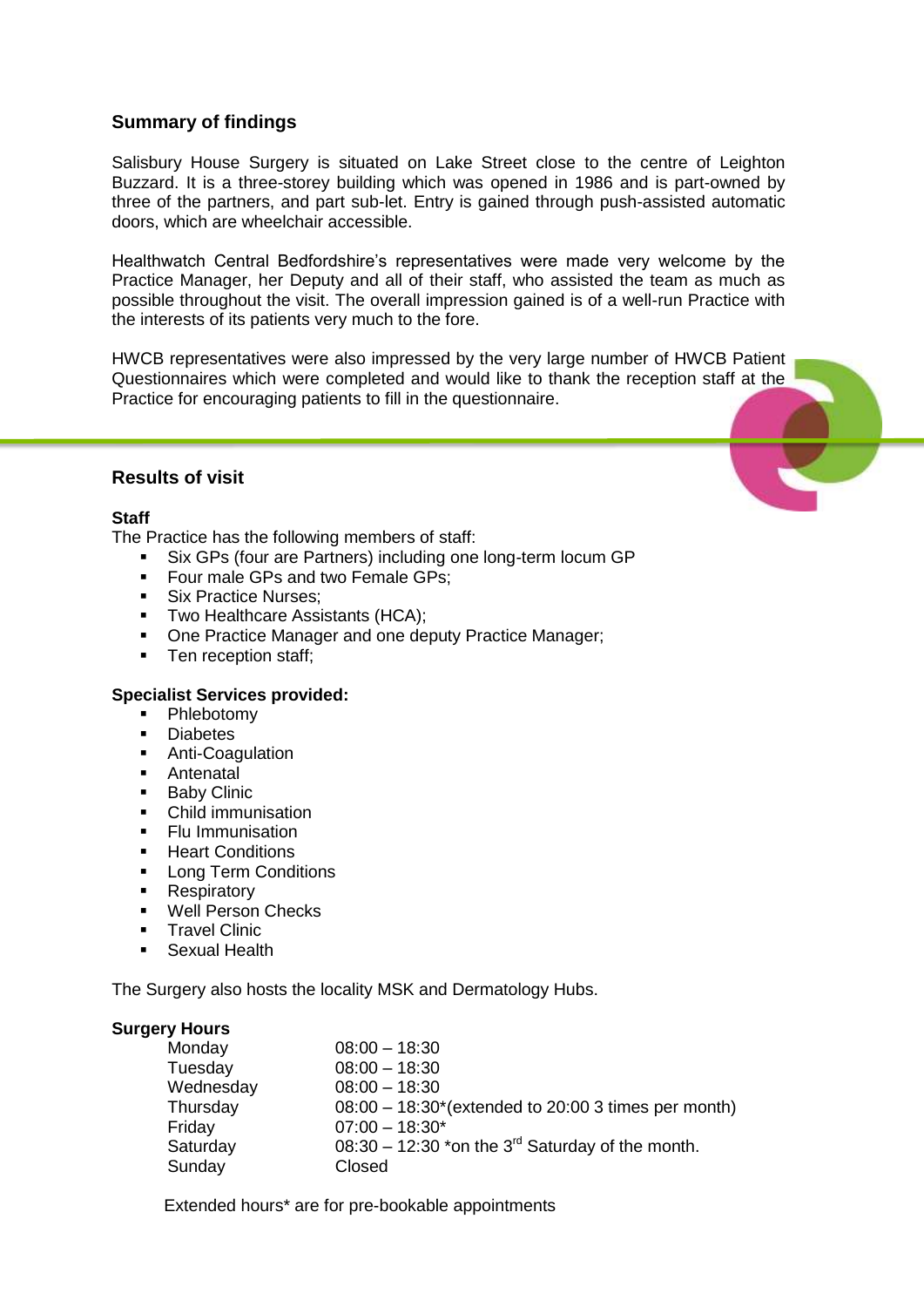#### **Environment**



Other observations included:

- The surgery is wheelchair and pushchair accessible;
- **Fire exits are well signed;**
- Some of the interior paintwork, including the entrance door 'push plate' appears grubby.
- A hearing loop was not available/visible;<br>Conening times are not clearly displayed:
- Opening times are not clearly displayed;
- **Complaints information is displayed and available;**
- Due to the limited size of the reception/waiting area, confidentiality and privacy cannot be assured;
- There is a good range of information available for patients, including information about the PPG (this is also available on the website);
- A 'SystmOne' electronic booking-in terminal is available;
- The waiting room is light, warm and airy, but would be rather cramped at a busy time;
- **Healthwatch Central Bedfordshire posters were prominently displayed.**
- Hand sanitisers were available throughout;
- Unisex disabled toilets with baby changing facilities are available on the first and second floors.
- HWCB representatives felt that none of the waiting rooms was particularly 'childfriendly';
- A lift is available for access to the second floor. However, the lift is kept locked and patients have to ask at reception for it to be unlocked.

#### **Car Parking**

The premises are situated in a busy street near to Leighton Buzzard town centre, with spaces allocated for a 20 minute stay. There are also plenty of 'Pay and Display' (50p for two hours) car parking spaces adjacent and close by, including five dedicated disabled spaces. There is also a 'Pay and Display' car park at the rear of the surgery.

#### **Patient Information**

A varied selection of leaflets is available for patients displayed in racks in the waiting area. The surgery website also has a wealth of information available.

#### **Registration at the Practice**

HWCB representatives were advised by the Practice Manager that patients can register at the surgery with proof of address and ID; current exceptions are travellers and the homeless. A 'New Patient Pack' can be downloaded from the website or collected from reception. Part of the registration process is that all new patients will be offered a 'New Patient Healthcheck' with the nurse.

The Practice has a policy in place for people to make an appointment prior to registration; however, the Practice Manager informed representatives that *'anyone who needs to be seen will be seen.'* This includes temporary residents who may be visiting from abroad, whose family live here and also short-term residents staying in the area up to three weeks or, if longer, up to three months.

A Practice leaflet is made available to patients on registration.

#### **Patient Participation Group (PPG)**

The Practice PPG meets every six weeks and has eight regular attendees. The ages of all members are 'over 60'. The PPG is advertised within the Practice on the PPG noticeboard, on the website, on Facebook and in Newsletters. The Practice has also undertaken a 'text' recruitment drive, but with little or no take-up.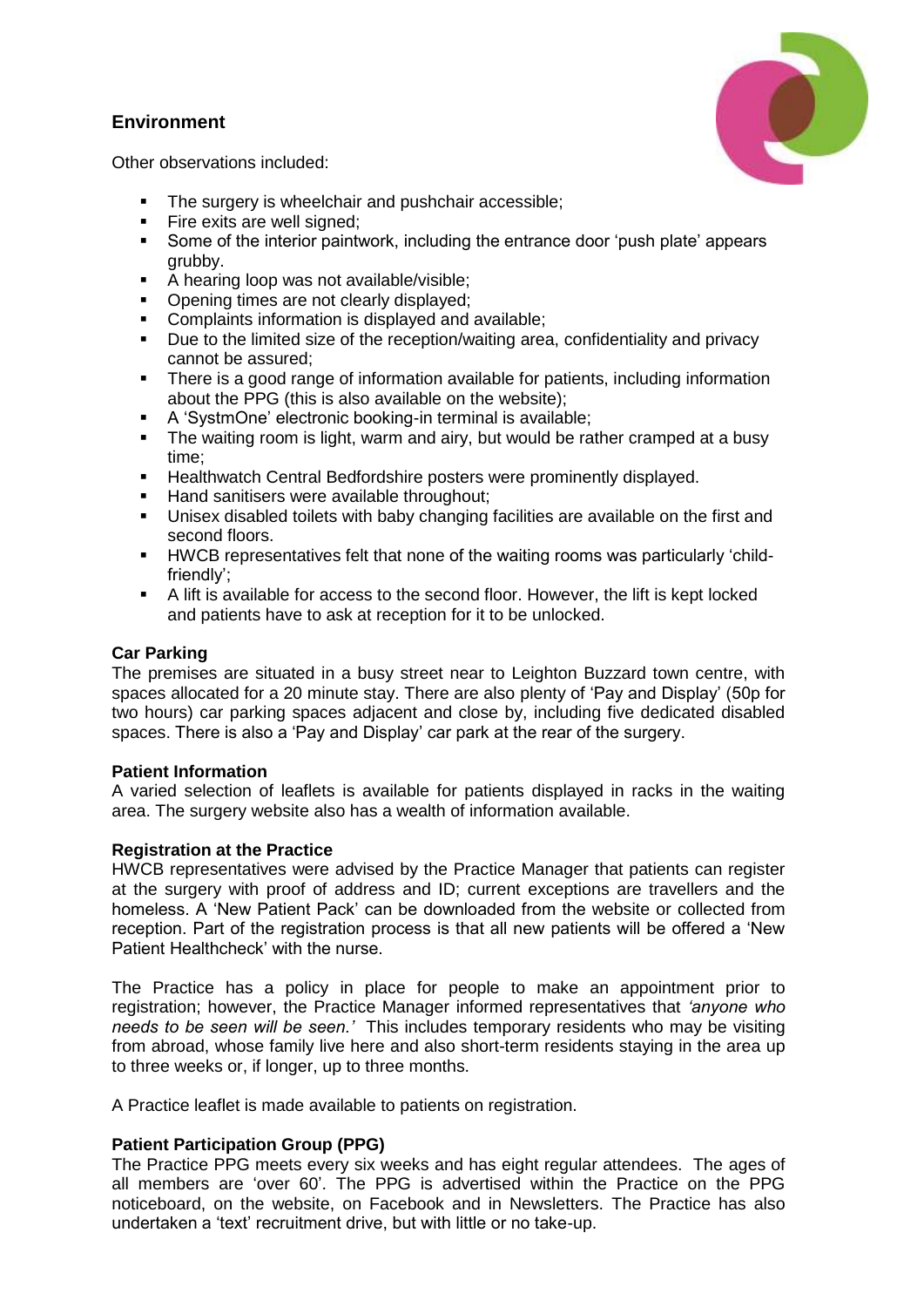

#### **Patient Consultation**

The Practice previously carried out a survey of patients in 2014. The questions were in relation to 'Appointments' and the 'Out of Hours' Service and was conducted in November 2014. The results were discussed with the PPG and an action plan formulated. This was disseminated and published on the Practice website.

Patients are also asked to complete the 'Friends and Family Test' questionnaire after each visit to the surgery. Feedback can also be provided by patients on the Practice website.

#### **Appointments System**

The Practice Manager confirmed that patients can book appointments in person, on the telephone or on line. Early morning appointments are available each week on a Friday morning. Late evening appointments are available on three Thursdays of each month. Patients are called in for their appointments by Practice staff who come into the waiting area to collect them.

The Practice also operates a walk-in 'sit and wait' service for patients on the day.

#### **Out of Hours Care**

Out of hours care for Salisbury House patients is provided by Care UK. Patients are directed to this service and/or the 111 telephone service by the Practice's answerphone message, the Practice Website and the Practice Leaflet.

#### **Medication & Prescriptions**

Patients can request repeat prescriptions online or by personally delivering a repeat prescription slip at the reception desk. Housebound patients may also telephone their requests into the Practice. Prescriptions are made available in 48 hours.

A pharmacy is sited next door to the Practice; an adjoining door opens into the reception area of the Practice. There are also several other pharmacies in the nearby vicinity.

#### **Patient Questionnaire Results**

The Practice currently has 10,929 patients registered. A total of 82 survey questionnaires were completed during the two weeks prior to the visit.

Results of the questionnaires completed at the Practice were as follows:

- *1. When registering at the Practice did you receive a Practice leaflet/handbook?* **-** 22% said Yes, 19% said No and 59% couldn't remember. Additional comments included: *'Registered many years ago, so no handbook; I registered with Dr Briggs 49 years ago';* and *'I registered over twenty years ago so questions 1 and 2 are not really relevant.'*
- *2. Did you find it easy to register at the Practice?* 79% said yes while 21% could not remember.
- *3. Do you know if the surgery has a PPG?* 34% did know, but 66% did not.
- *4. Are you a member of the PPG?* Two of the respondents were members of the PPG.
- *5. How do you book appointments at the surgery?* 57% booked direct by phone, 30% booked in person and 13% booked online.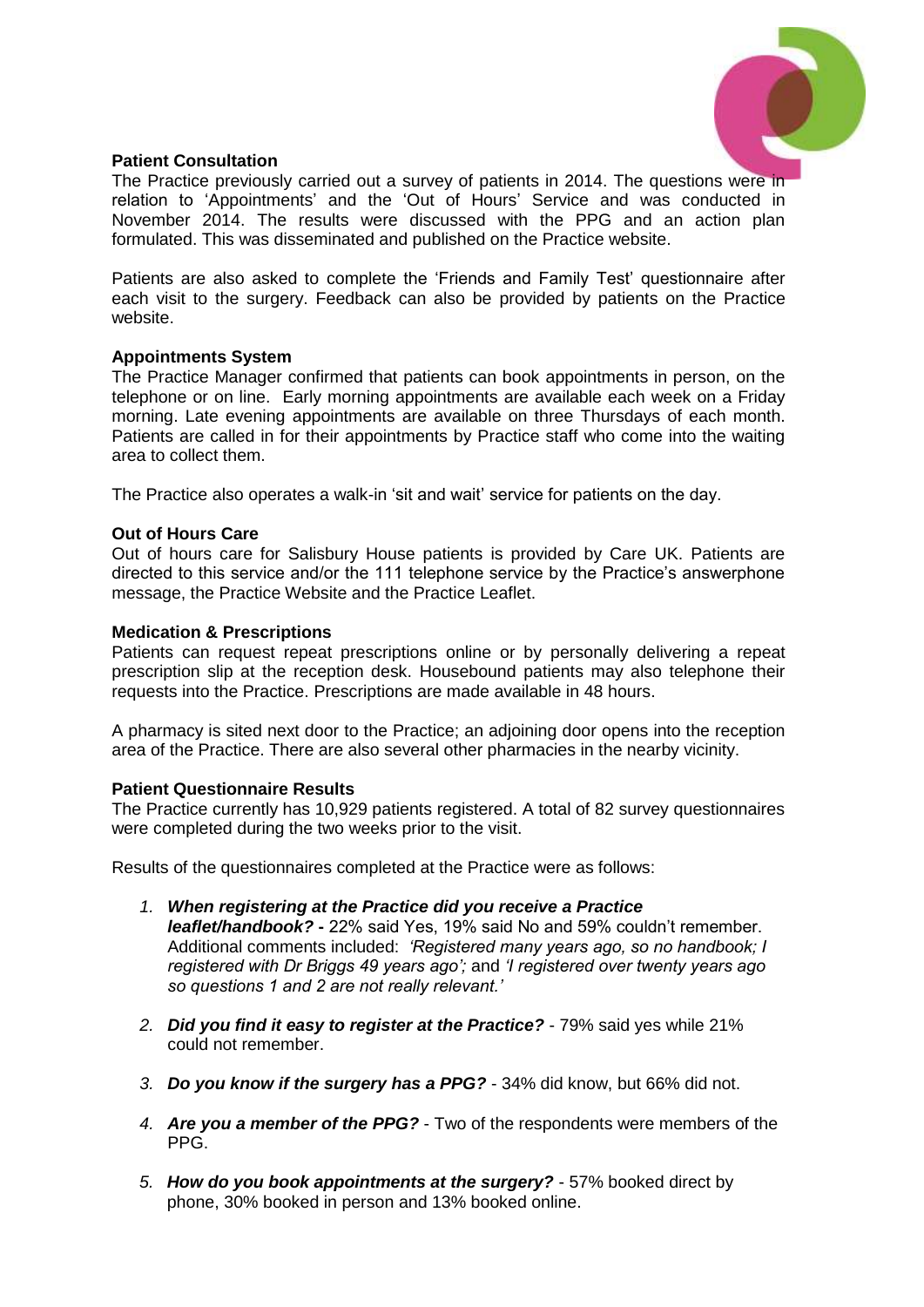

- *6. Are there appointments available in unsociable hours?* 27 respondents replied Yes, 12 thought there were not and 43 did not know. An additional comment received was *'If you ring early enough!'*
- 7. *Can you get an appointment when you need one?* 47 positive replies were received and 17 were negative. One particular respondent stated; '*Pre booked appointments are harder to get, but the walk-in clinic is available in the mornings*.' Additional comments included: *'Most of the time but not always;' 'Can be either very short notice or very far away;' 'Sometimes difficult for very early or late appointments;' 'Only after being persistent;*' and *'Most of the time but not always.'*
- 8. *Do you receive a reminder text message about your appointment on your mobile? –* 54 respondents replied Yes, 18 said no and 10 said they either did not have a mobile or had not given the surgery their mobile number. One comment received was '*Reminders for my children would be great too!'*
- 9. *When booking an appointment, are you given a choice of Health Professional? –* 52% said Yes, 45% said No and 3% did not answer. One respondent stated *'No, I normally just ask.'*
- 10. *What choice of Health Professional are you offered?* 51% replied GP, 20% Minor Illness Nurse, 7% HCA and 22% did not respond to the question.
- 11. *Do you know what the Surgery opening times are?* 53 respondents said Yes, 19 said No and 10 did not answer this question. Additional comments were; *'I check the website;' 'The opening times are on the door of the surgery if needed'*  and *'I can look online if necessary.'*
- *12. What do you do if you need out of hours care? –* In total*,* 71 patients responded to this question. Of this number, 30 indicated they would ring the surgery for the out of hours number, 18 indicated they would dial 111, 6 indicated they would call for the Paramedics, 4 indicated they would go to A & E and 5 stated they would go to a walk-in centre and 8 respondents said they have never needed out of hours care. Additional comments included were*: 'Ring emergency doctor or 111 - on one occasion subsequent hospitalisation;' 'PANIC;' 'Despair! 'Try getting help on weekends!'* and *'phone 111 and doctor phones back, usually attend surgery in Dunstable.'*
- *13. Do you feel you have enough time with the GP, Nurse or HCA to discuss your issues? –* 72% said they did, 11% said they did not and 17% were unsure.
- *14. Do you feel the GP, Nurse or HCA listens to you and considers your opinion? –* 67 respondents said Yes, one said No and 14 were unsure.
- *15. Are staff (Reception/Practice Manager) at your surgery helpful and understanding?* – 72 respondents said Yes, one said No and nine were unsure. One comment received stated '*Yes, lovely!'*
- *16. Would you recommend your surgery to other people? –* 83% said Yes, 4% said No and 13% were unsure or did not answer.
- *17. Do you know how to make a complaint about the surgery?* 38% said Yes, but 62% said No. Comments included; *'Never needed to make a complaint;'* and *'No, would find out how if needed.'*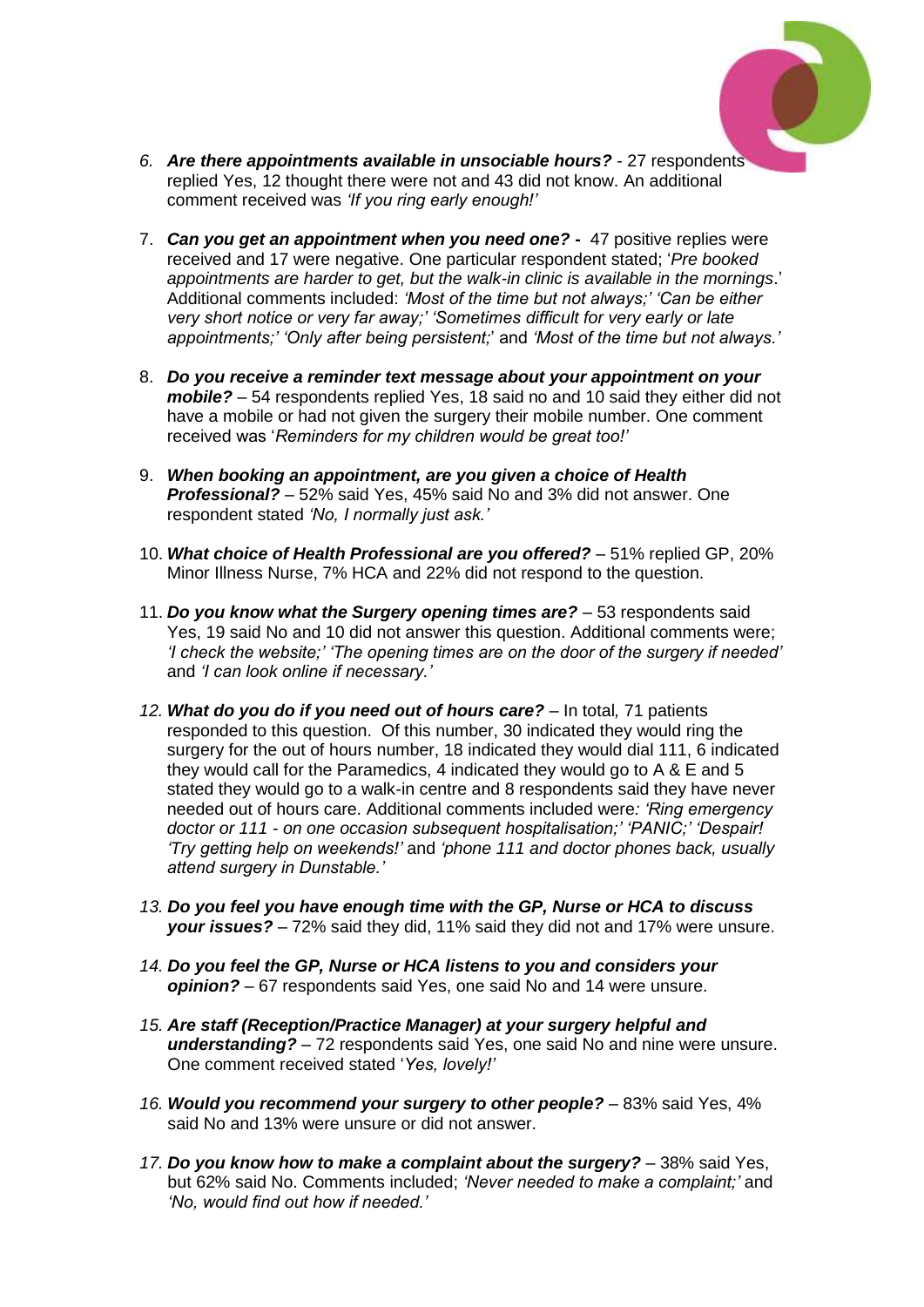

#### **General comments received from patients included:**

- *'Doctors are so kind and caring; would highly recommend friends and family.'*
- *'I feel it is likely that the surgery is understaffed. A month or so ago I called to make an appointment and was told they couldn't schedule anything in advance'.*
- *'Reminders via text for children's appointments please! Thank you'.*
- *'For years I was telling doctors I was ill nobody listened because blood test came back OK - treated as a hypochondriac, staff fantastic though - not doctors!'*
- *'On numerous occasions I felt I was not being listened to. The one outstanding member of staff you have is (*name removed for confidentiality*) nurse who takes time to listen to you'.*
- *'Would like to have a family doctor rather than having to see any of the doctors. Thank you'*
- *'Reception seems a lot easier and more pleasant than previously.'*
- *'Always waiting at least 20 minutes'* (Respondent didn't say for what!)
- *'Very happy with this surgery although I don't use it very often'.*
- *'I have always found staff helpful. Thank you'.*

#### **Interaction between Patients and Staff**

HWCB Representatives observed members of staff both clinical and administrative speaking to patients; all interactions were conducted in a professional and friendly manner.

#### **Clinical and non-clinical staff**

All members of staff seen and spoken to during the visit were friendly and helpful to the representatives and to the patients they were observed interacting with. This included both clinical and non-clinical staff. Staff spoken to during the visit explained that they liked working at the Practice and felt the service provided at the medical centre was good. *'I adore my job'* and *'it's a very nice place to work'* were comments made to representatives along with *'we give a very good service to our patients.'*

A few members of staff felt that they were stretched at times however; they were keen to explain that *'we pull together as a team.'* HWCB representatives were also advised that the Practice was having difficulty in recruiting an additional GP.

All staff confirmed they regularly attend various training courses for their role, including in-house training and GP training although one GP said that there were perhaps *'too many courses'*.

When asked if there were any changes they would like to make at the Practice, comments ranged from; *'more pre-bookable appointments'* and *'more confidentiality at the front desk'* to *'make it easier for patients to get an appointment when and with the GP they want.'*

#### **Concerns/Complaints Procedure**

The Practice Manager informed representatives that the Practice has a complaints procedure and gave HWCB representatives a copy of the policy. The complaints policy is available at reception and also appears on the Practice website.

A Patient Complaint Form will be given to a patient who has a concern about the service received. The patient would need to either complete the form or write directly to the Practice Manager.

HWCB is pleased to report that whilst the Practice only scored three out of five points in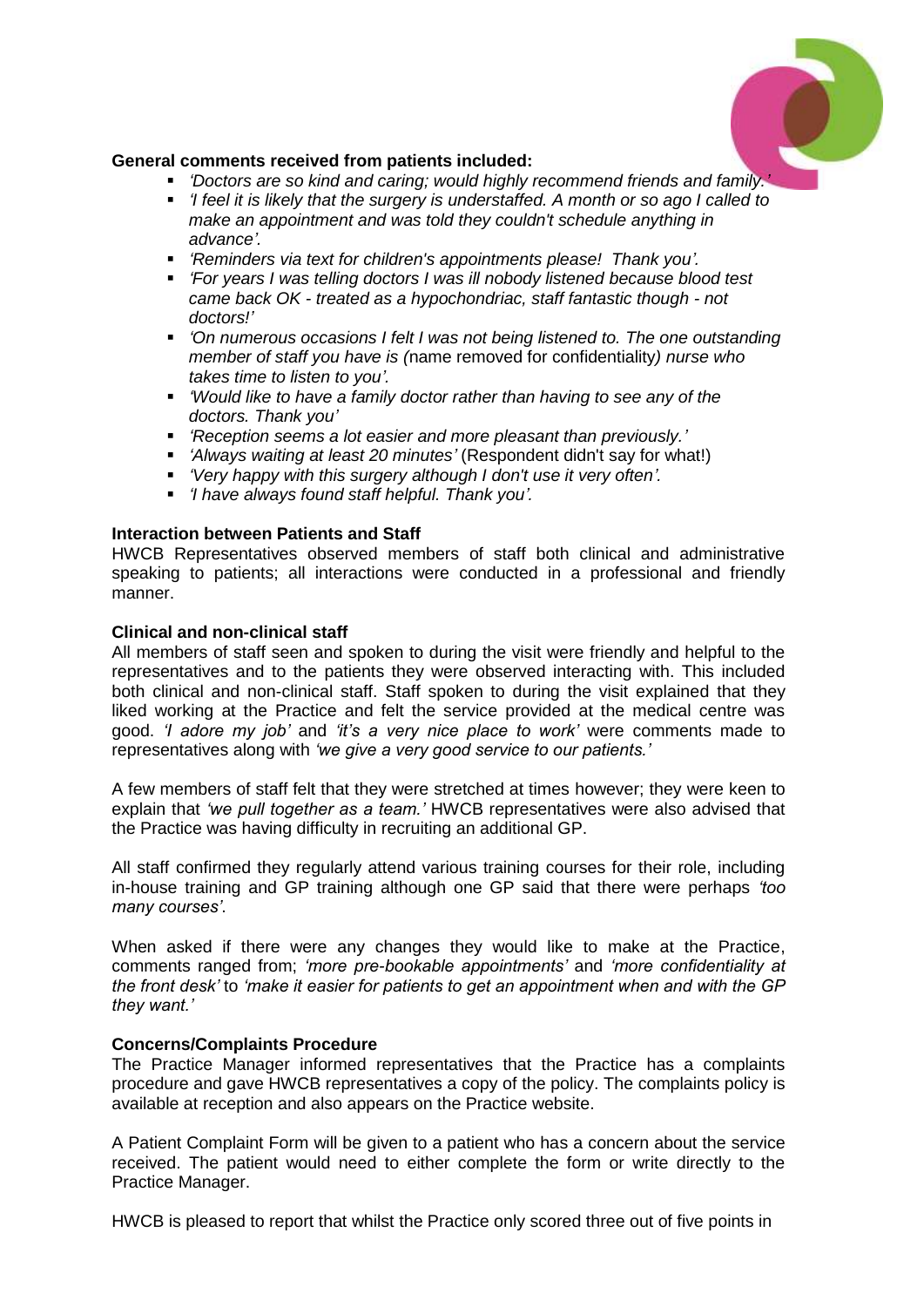

HWCB's survey 'Investigating the Complaints Process – General Practice' carried out at the beginning of 2015, the Practice has responded positively and now 'ticks all five boxes'.

#### **Additional Findings**

A lift is available for access to the second floor. However, the lift is kept locked and patients have to ask at reception to have it unlocked. During the visit, an HWCB representative encountered a patient using crutches coming down the stairs as she was unaware that she could ask for the lift to be unlocked.

The Out of Hours Service is listed on the Practice website in the section 'When the surgery is closed', however the article describes the service as having been put in place by the Bedfordshire Primary Care Trust and directs patients who have a complaint to contact the PCT which is out of date information.

The Practice website is a 'user friendly' entity containing a wealth of information for patients including a 'Patients Charter' and the Annual Newsletter (two editions so far), but some parts of it appear to be out of date.

HWCB would also like to have seen its own website listed under the Useful Websites and Organisations tab.



#### **Recommendations**

In light of the incidence witnessed with regard to a patient with crutches using the stairs because she was unaware that she could have asked for the lift to be unlocked, Healthwatch Central Bedfordshire would strongly recommend that all staff, mainly reception staff, should proactively advise all patients, particularly those with reduced or impaired mobility, of the availability of the lift. In addition, HWCB would recommend that the Practice review their policy concerning the lift being locked and only available on request.

HWCB also recommends that all references on the Practice website to the 'Bedfordshire Primary Care Trust' be updated to the Bedfordshire Clinical Commissioning Group along with the correct contact details and further recommends that the whole website be checked regularly for the validity of information.

HWCB would also recommend a more proactive promotion of the PPG to raise awareness of the existence, and the benefits of, the PPG to attract younger members.

Finally, Healthwatch Central Bedfordshire recommends that this report is shared with the patients and staff (clinical and non-clinical) of the Practice and to advise that if they should wish to contribute any additional comments about the report, to contact Healthwatch Central Bedfordshire direct